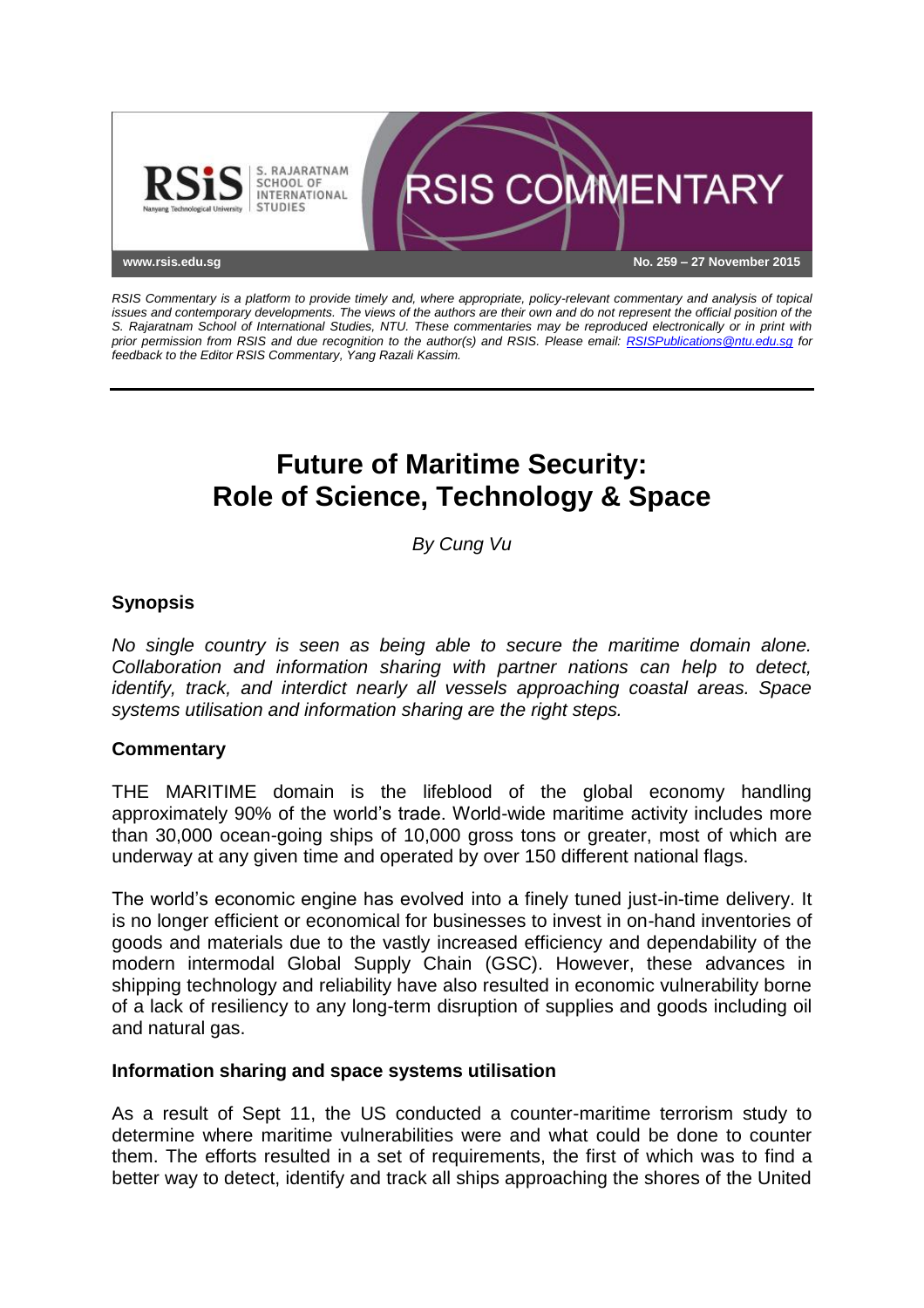States. The Automatic Identification System (AIS) was a system designed to prevent collision which all ships over 300 tons (about 100 feet) engaged in international commercial endeavours were required to commence carrying by 2004. By late 2001, some ships had begun to carry AIS. Its signal contains 29 data fields such as name, Mobile Maritime Service Identifier, International Maritime Organisation number, position, course, speed, heading, etc.

Subsequently, the US Department of Transportation, NATO and the US Navy developed the Maritime Safety and Security Information System (MSSIS) to make data sharable. Its features include commercial AIS equipment, shares unclassified maritime data worldwide, simplicity and open architecture. Authorised users gain access through commercial security networks of the Navies, Coast Guards, agencies, ministries, border police, and port authorities. Up till 2014, 73 nations were participating in MSSIS.

### **The rising tide of information and role of space**

So what are the challenges still? There are about 180,000 vessels that meet requirements to broadcast AIS. Out of an estimated 17 million registered vessels in the world, less than 1% of all registered vessels are routinely tracked. Navigational radar is trending toward low-power solid-state electronics, difficult to receive and traffickers are turning toward semi and fully submersible craft for high-value cargo.

How could we detect vessels of interest? Are they foreign military vessels, poachers, traffickers or illegal waste dumpers? To do this, a staggering amount of maritime data must be processed to detect threat-related behaviour.

Unlike in the past when the maritime domain was slower, we have to do this on an ever-quickening basis daily. The reality is we cannot approach this rising tide of information by building more servers or increasing personnel in an attempt to keep up. One of the options is to utilise the capability from space.

Space brings an unparalleled perspective of the world and allows us to detect ships far from land or other ships and days from their destination. Maritime activity that was once out of sight can now be seen – even identified from space and anywhere on Earth. In the civil and commercial sectors, there are approximately 70 electrooptical imaging satellites from 28 countries, 11 synthetic aperture radar satellites from six countries, and 12 Automatic Identification System (AIS) satellites from five countries.

There are benefits to utilising these commercial satellites as they are available where it used to be only in national systems are now available to every agency and department. Civil and commercial imagery and data are unclassified, and can be shared. The cost of space-based imagery and data are approaching "commodity" price levels. Ship detection, classification, fusion with ship meta-data, threat evaluation, risk assessment, and visualisation are becoming automated.

#### **SILO and the future of maritime security**

Achieving cost-effective maritime domain awareness depends on being able to